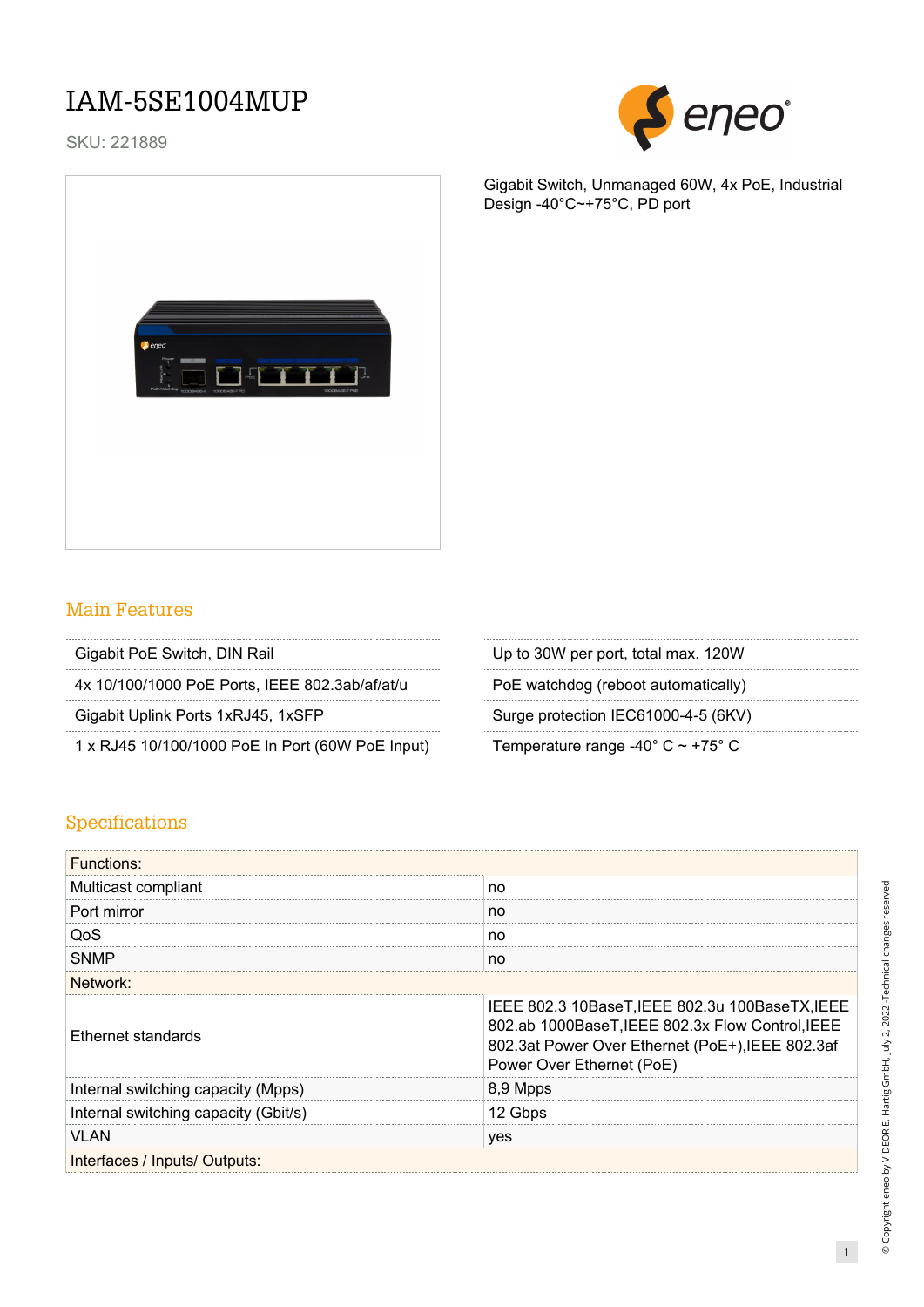## IAM-5SE1004MUP

Continuation of the specifications

| Ethernet interface    | 10Base-T,100Base-TX,1000Base-T                                                                                                             |
|-----------------------|--------------------------------------------------------------------------------------------------------------------------------------------|
| Ports                 | 4x 10/100/1000Base-T,1x 1000Base-X SFP,1x<br>10/100/1000Base-T (PoE-PD)                                                                    |
| General:              |                                                                                                                                            |
| Dimensions (HxWxD)    | 46x110x163mm                                                                                                                               |
| Weight                | 540g                                                                                                                                       |
| PoE ports (number)    | 4                                                                                                                                          |
| Model                 | DIN rail module                                                                                                                            |
| <b>Type</b>           | Unmanaged                                                                                                                                  |
| Power consumption     | 60W                                                                                                                                        |
| <b>Blower</b>         | no                                                                                                                                         |
| Management            | no                                                                                                                                         |
| Mounting              | DIN rail                                                                                                                                   |
| PoE budget            | 60 W                                                                                                                                       |
| Power over Ethernet   | IEEE 802.3af, IEEE 802.3at                                                                                                                 |
| Supply voltage        | 48~57 VDC, PoE                                                                                                                             |
| Operating temperature | $-40^{\circ}$ C ~ +75 $^{\circ}$ C                                                                                                         |
| Application           | indoor                                                                                                                                     |
| Trunk                 | Contact discharge 6KV, Air discharge<br>8KV,IEC61000-4-2,IEC 61000-6-2                                                                     |
| Parts supplied:       |                                                                                                                                            |
| Parts supplied        | manual, power cord, Mounting Bracket, PSU                                                                                                  |
| Notes:                |                                                                                                                                            |
| Remarks               | We recommend the use edp. number: 216568 PoE<br>Injector NE-60PoE to ensure an interference-free<br>function with power supply via PD port |

### Optional Accessory

| <b>SKU</b> | Name        | <b>Description</b>                                                                                    |
|------------|-------------|-------------------------------------------------------------------------------------------------------|
| 216568     | NE-60PoE    | PoE Injector, 60W, for Switch IAD-5SG1004MUA<br>and IAM-5SE1004MUP                                    |
| 219525     | RJT-1000SFP | RJ45- SFP Transceiver Modul, 1000Base-T, 0°~<br>$+70^{\circ}$ C                                       |
| 216479     | SFP-0850M10 | SFP Modul, 1.25Gbps, 550m, Multimode, 850nm,<br>Duplex LC Connector, 0°~+70°C                         |
| 218758     | SFP-0850M40 | SFP Modul, 1,25Gbps, 550m, Multimode, 850nm,<br>Duplex LC Connector, $-40^{\circ} \sim +70^{\circ}$ C |
| 216478     | SFP-1310M40 | SFP Modul, 1.25Gbps, 550m, Multimode, 1310nm,<br>Duplex LC Connector, -40°~+75°C                      |
| 216566     | SFP-1310S10 | SFP Modul, 1.25Gbps, 20km, Singlemode, 1310nm,<br>Duplex LC Connector, 0°~+70°C                       |
| 216477     | SFP-1310S40 | SFP Modul, 1.25Gbps, 20km, Singlemode, 1310nm,<br>Duplex LC Connector -40°~+75°C                      |